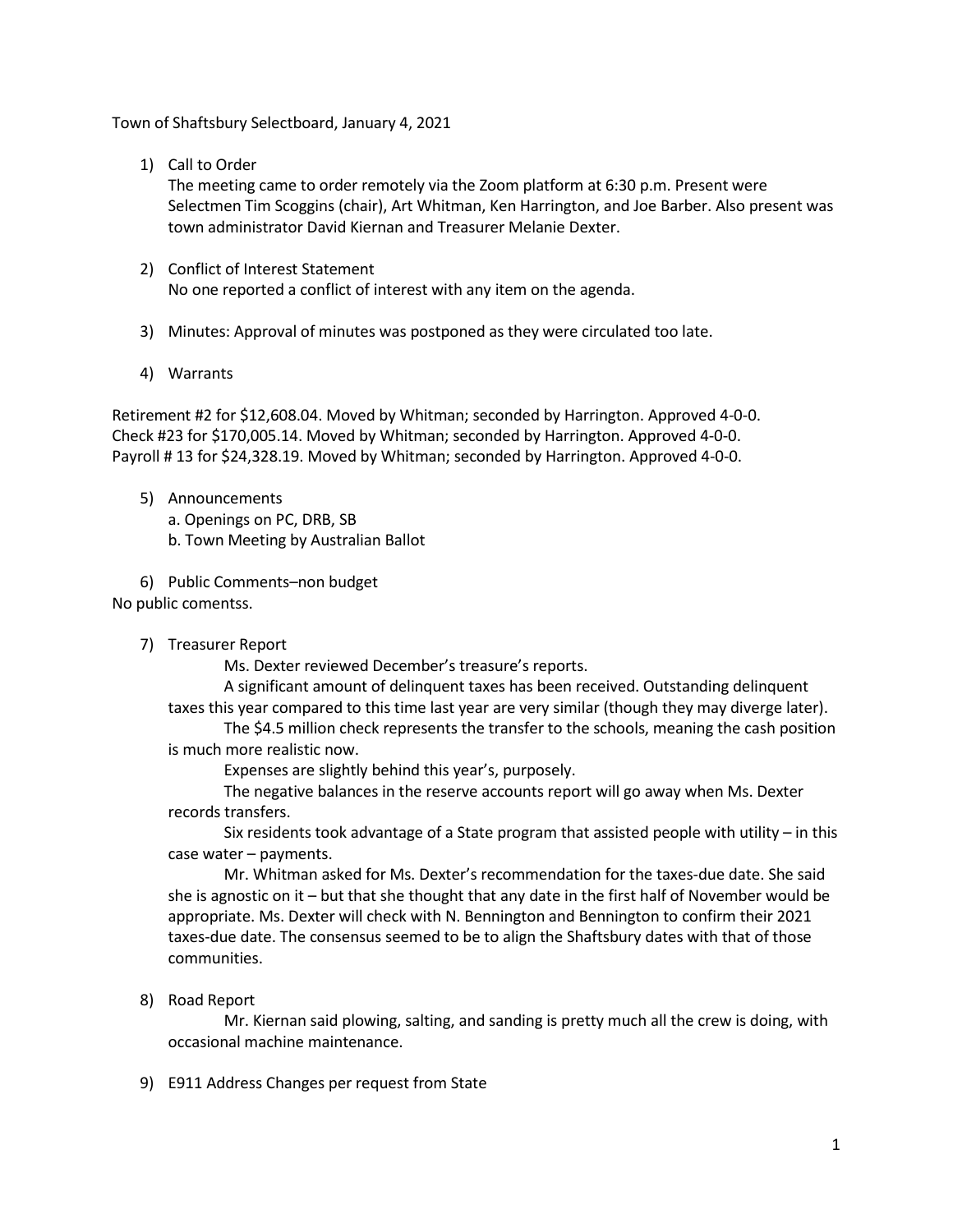Mr. Kiernan said the Town had been notified a couple of years ago that several camps on the mountain lack E911 addresses. The State has asked that this situation be corrected. Mr. Kiernan said he would like to suggest to the State that we simply use mapping programs to assign address numbers to the midpoint of the front lot line. Mr. Whitman asked how we know that there are camps on the parcels. We don't know for sure, he said. Mr. Scoggins suggested seeking a planning grant to locate the addresses. He said he sees the exercise as of limited practical value, but the State seems to be insisting we do it.

Mr. Kiernan said part of the Furnace Brook development's road system must be changed. (The landowners will be asked what the new name should be.) Other landowners' addresses were incorrectly assigned. But assigning new numbers will cause significant disruptions. Mr. Kiernan said it would be best to wait until the pandemic is over to reach out to landowners about new addresses.

Mr. Whitman moved to seek a grant to bring the town's addresses into compliance with E911 standards. Mr. Harrington seconded the motion, which passed 4-0-0.

## 10) Budget FY21

## •Overview

Mr. Kiernan reported that no significant changes have been made since the last Select Board meeting. All budget materials can be accessed via the Town website. The budget proposes an increase of \$25,000 for the year, an increase from .4449 to .4563 or 1.1%.

Re community appropriations, Mr. Kiernan contacted WBTN and has not heard back from anyone. (Twenty-six percent of the station's budget is the \$5000 represented by the request from Shaftsbury.) Mr. Kiernan explained that the Town's informal policy has been to place a request that has not changed on the ballot. Lacking a policy otherwise, he said he doesn't see a way to reduce the WBTN request. Mr. Whitman agreed that it is the voters' right to decide, up or down. Mr. Scoggins noted that in a normal year, the Board could change or delete a request, and require the organization to mount a petition drive to override that Select Board vote. That isn't possible this year due to COVID.

Mr. Barber asked whether the Cleveland Avenue skating rink would go forward. Mr. Kiernan said only two percent of the neighborhood residents responded to a survey about the rink, and the responses were evenly split. The Town has no basis on which to move forward. •Public Questions /comments on budget

Mr. Kiernan said he has not received any comments.

## 11) Other Business

Mr. Whitman moved to re-appoint Ken Harrington and Cinda Morse to serve as commissioners on the Bennington County Regional Commission. Mr. Barber seconded the motion, which passed 4-0-0.

Mr. Whitman said about a year ago he and Mr. Scoggins were given a tour of the old Stanley Works. They saw a machine that stamped the numbers on the squares, a one of a kind instrument weighing at least a couple of tons and the size of a dinner table. He said the Historical Society was supposed to be caring for it but is letting it rust away. He wondered if the Town crew could get it out of there and store it safely somewhere. Mr. Whitman thought it belongs to the Historical Society but wasn't sure. The plant is up for sale for \$4 million.

Mr. Scoggins said he thought the old building is beyond hope, and rather than try to preserve a building the Town should be interested in creating a memorial.

Mr. Scoggins will contact the plant manager and the Historical Society to seek their approval to remove the machine.